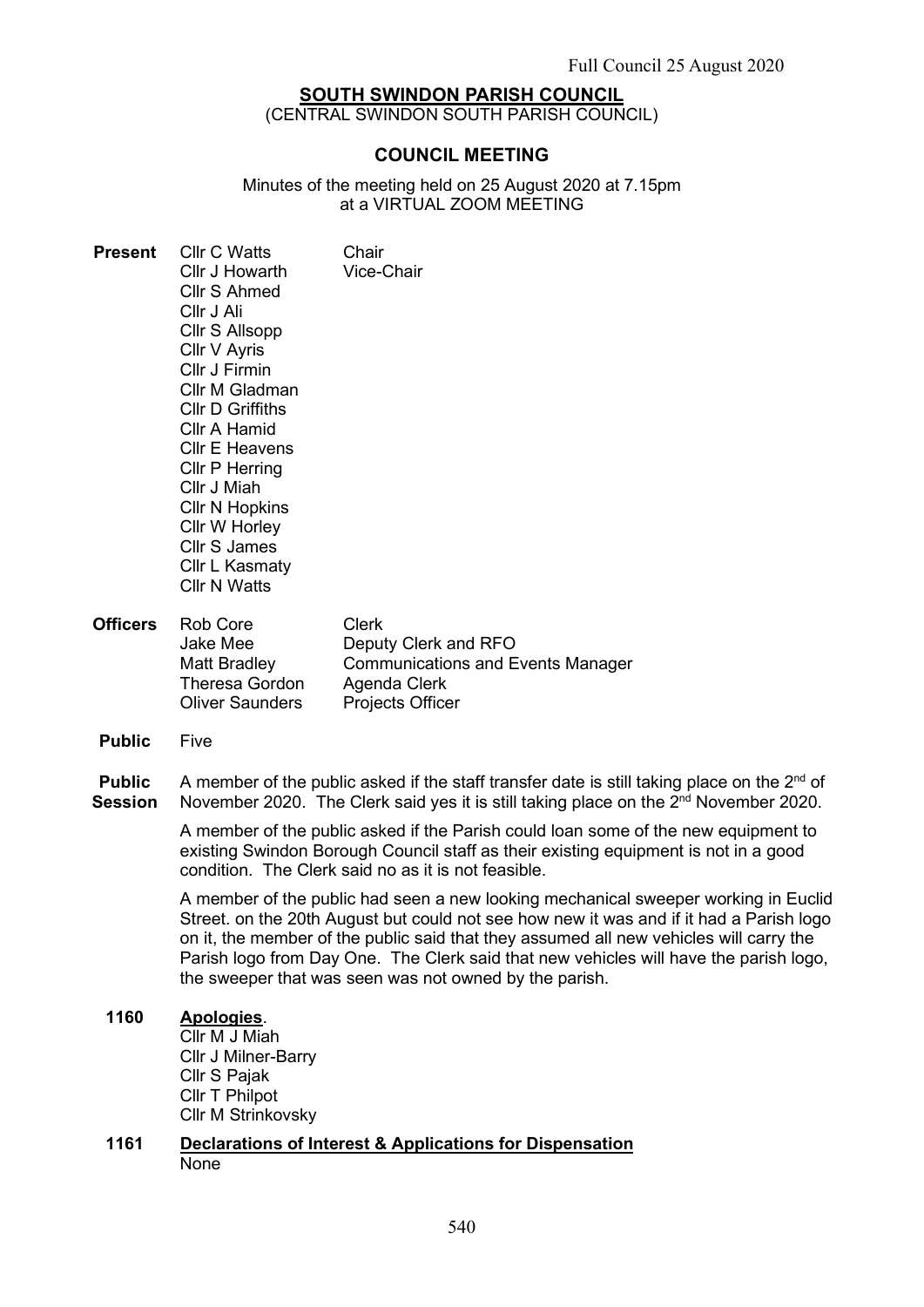# 1162 Chairs Report

# VJ Day Memorial

I would like to thank all Parish Councillors, Officers and residents who attended and supported the formal opening of the Parish Council's new WW2 Memorial on the  $75<sup>th</sup>$ Anniversary of VJ Day. This event was attended by:

- The Mayor of the Borough of Swindon, Cllr Gary Perkins
- The Deputy Lieutenant of Wiltshire, Shirley Ludford
- The Police and Crime Commissioner for Wiltshire, Angus MacPherson
- Members of the Royal British Legion
- The Royal Signals
- Members of the Royal Wessex Yeomanry based at Swindon's Army Reserve **Centre**
- Members of the Nepalese Association of Wiltshire
- Representatives of the Hazrat Shahjalal Mosque
- Representatives of the Thamesdown Islamic Association
- Representatives of the Wiltshire Turkish Community
- Representatives of the Swindon Hindu Temple
- Representatives of the Goan Swindon association
- Farther Toby Boutle of the Swindon New Town
- And the Chair of the Swindon Old Town Partnership of Churches, Daniel Pitt

It was great to see representatives of so many different community groups inside the Parish at this event.

The memorial unveiling was preceded by the mural painting at the Bat House in Queens Park, delivered by local arts company No Added Sugar. Similarly, to the memorial unveiling this painting brought the community together with up to 60 people, mostly school children, taking part in the mural painting.

We also have the Wartime posters presented in our parks currently which has sparked interest among visitors of our parks. They are due to remain up until the end of August. For anybody who has not already seen them I would encourage you to do so.

## **Projects**

While a significant legacy project for the Parish Council, the VJ Day Memorial is one of many projects the Parish Council is pursuing.

Since the last Parish Council Meeting the Cavendish Green landscaping project has completed- tidying up a great open space in Park South. Now our attention has turned to improvements to the County Ground open space and the Shaftesbury Lake wildlife areaboth projects scheduled to take place in the Autumn.

The Cambria Bridge Play Area Refurb has completed. And we have on tonight's agenda plans for our next full-scale Play Area refurb in East Wichel.

The Swindon Summer Bowl's cultural events in Town Gardens have continued throughout July and August. They have received very positive feedback from the local community.

And the Town Gardens Gates project is progressing with the potential of the Quarry Road gates being restored by the end of next month.

## Swindon Half Marathon

Also, next month we have the Swindon Half Marathon which has announced it will be taking place in a Covid-safe way. While the government has their "eat out to help out" scheme, we have our own  $£10$  discount scheme but with more significant public health benefits. I am speaking of course of the £10 discount South Swindon Parishioners receive for entering the Swindon Half Marathon.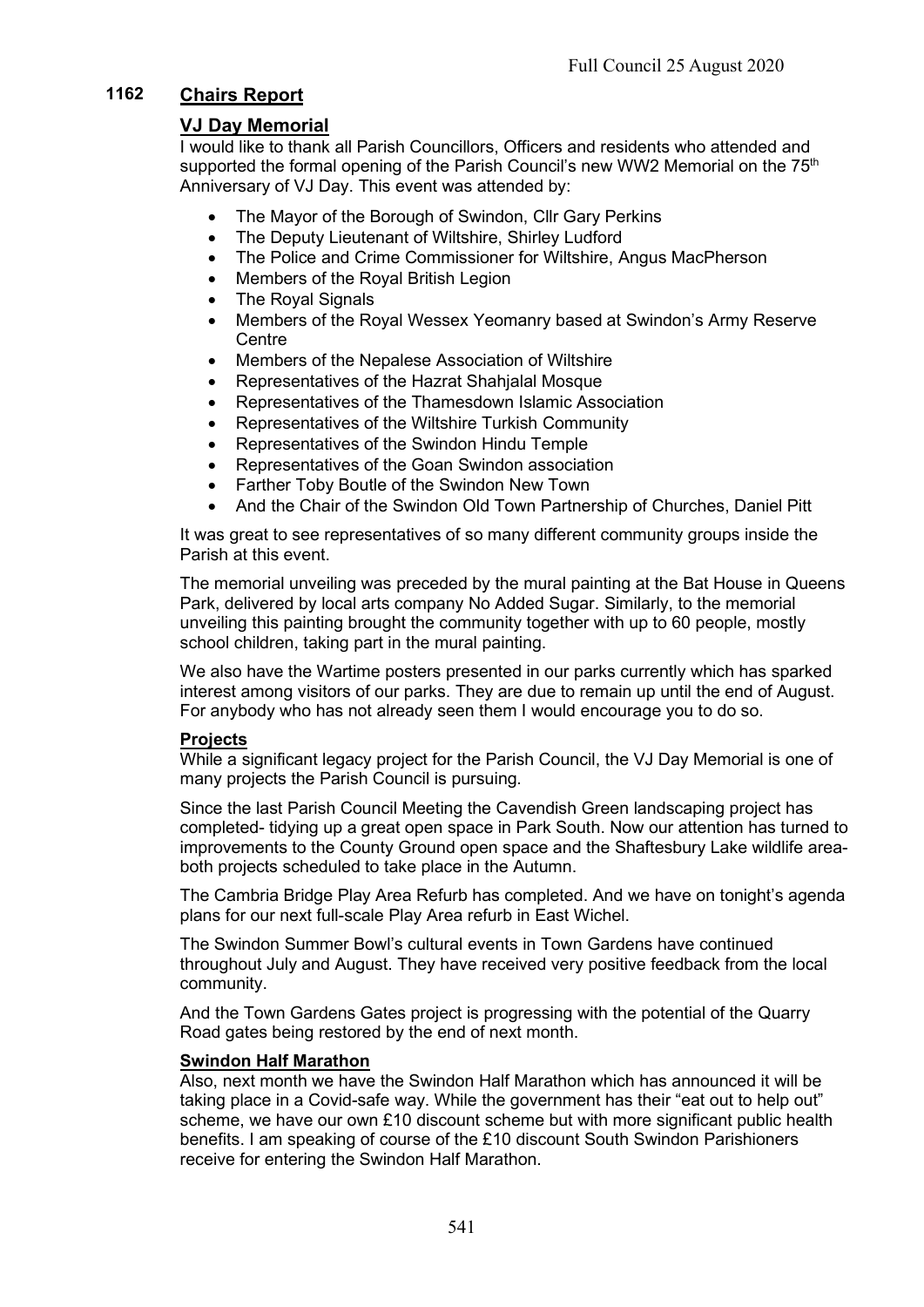The Swindon Half is an important event for the town which attracts people into Swindon and gives the more active members of the borough's community a running goal to work towards. Due to Covid, the future of this great community event has been put in jeopardy and we are proud to be supporting it and encouraging our parishioners to put their running shoes on.

## Old Town Library

Since our last meeting Old Town Library has reopened in a limited way. As you will be aware, prior to Covid Old Town Library was the fastest growing library in Swindon and even during Lockdown our librarians were proactive in displaying resources online for library members, even setting up a youtube channel with Read Aloud stories for children.

Since Old Town Library's reopening they have continued with their pioneering approach, setting up a Home Delivery service for their more vulnerable library members, the only library in Swindon to do so. My continued thanks must go to Deborah at the library for making it such a thriving community facility.

## Quarry Road Tennis Courts

I am delighted to report that we have had overwhelmingly positive feedback regarding our request to Swindon Council to transfer the Quarry Road tennis courts and recreational area on a long-term lease to the Parish Council. Residents have said we have done such a good job with the Town Gardens it makes sense to transfer a rundown site to the Parish. The Council has said they will be looking into this transfer in the Autumn and I am pleased the relevant Cabinet Member at Swindon Council has already said this transfer makes sense.

## Broadgreen Safer Neighbourhood Project

I mentioned in my last Chair's report our continued close relationship with Local Police Teams inside the Parish and the partnership we have formed regarding a Community Safety project in the Broadgreen area. This project is set to go live next month with communications put out jointly by the Police and the Parish explaining to residents what the Community Safety scheme is and why it is of benefit to Broadgreen residents.

## Parish Council Depot

I am speaking to you today from the Parish Council Offices but in the coming months most Parish staff will be based in our Parish Depot. Vehicles are now arriving in preparation for TUPE transfer in November and thanks to the efforts of Parish Officers the depot has been transformed in to a purpose-built, 21<sup>st</sup> century, grounds maintenance facility. Another Parish Council in Swindon has even contacted the Parish to ask if they could show their Councillors the type of depot facility they need to look for.

## Concluding Remarks

In my Chair's reports it is becoming common place that I run through a multitude of Parish projects we have completed, and the success stories for South Swindon we have delivered. It has become easy for Councillors and parishioners to think the scale and number of projects we are delivering is normal for a such a recently formed Parish Council. I can say with certainty it is not.

Parish Councillors can be proud we are a forward-thinking Council with Parish Officers skilled in delivering local government services, with facilities and assets that give them the tools to offer the best service to our residents. As we start self-delivering services and collectively grow in experience our ability to make our Parish the very best it can be.

## 1163 Planning Applications delegated to the Chair and Vice Chair

The Deputy Clerk submitted a report containing the delegated responses of the Chair and Vice-Chair, a copy of which appears as Appendix A in the Minute Book.

RESOLVED that the responses of the Chair and Vice Chair approved.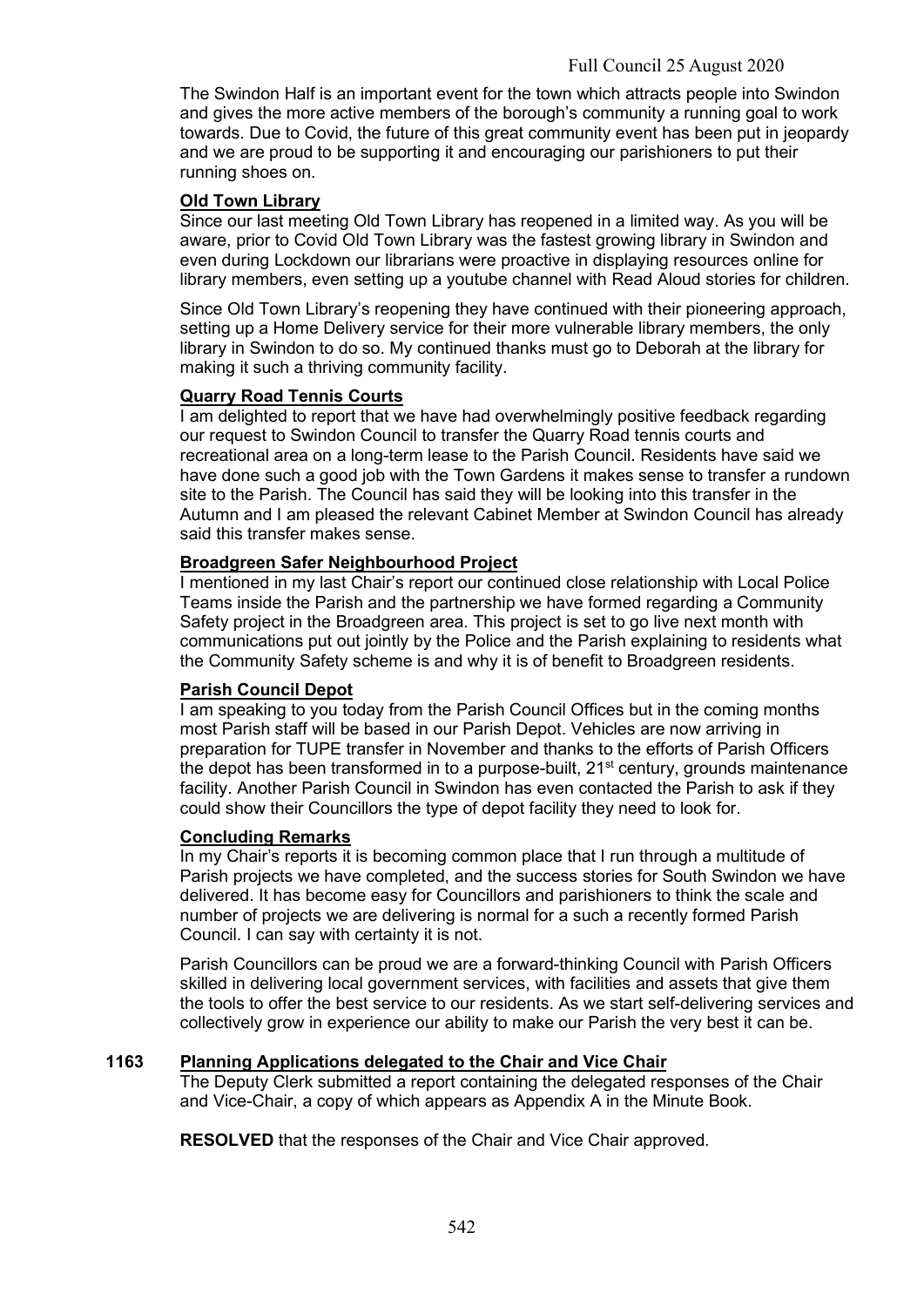# 1164 Planning Decisions

The Deputy Clerk submitted for information a report containing the decisions made by Swindon Borough Council, a copy of which appears as Appendix B in the Minute Book.

## NOTED

# 1165 Electric Bikes

The Events and Communications Manager, Matt Bradley submitted a report regarding the purchase of two electric bikes for the use of Police Officers working within the South Swindon Parish area, a copy of which appears as Appendix C in the Minute Book

Matt Bradley said that the police had contacted the Parish regarding electric bikes in their policing role. Matt had approached a local business Mitchell Cycles, who had offered a discount of £750.00. Matt confirmed that there is an agreement which the police have agreed to sign if approval to purchase is given.

Cllrs Firmin and Howarth supported the purchase as it would be of great benefit to the Parish. Cllr Hopkins asked who would pay the insurance for the bikes, Matt responded that the police themselves would insure the bikes but he would confirm it with them. Cllr Ayris asked if a tracker could be added using the discount offered. The RFO confirmed that there is money available in the Parish events budget which could fund the purchase of the bikes.

## 3 Recommendations

- 3.1 To acquire two electric bikes based on the cost and specification outlined in 2.3 of the report.
- 3.2 To agree with Wiltshire Police that the bikes will be acquired based on the outline agreement in 2.4 of the report.
- 3.3 To agree to Parish Officers in consultation with the Parish Chair and Vice-Chair to choose a satisfactory design for the parish branding.

RESOLVED that recommendations 3.1, 3.2 and 3.3 be approved.

#### 1166 East Wichel Drainage

The Projects Officer submitted a report regarding drainage at East Wichel a copy of which appears as Appendix D in the Minute Book

The Projects Officer gave a verbal representation alongside a written report.

#### Recommendations

It is recommended that company 2 be used since they are very capable of delivering the scheme and have the lowest price.

| Company 1  | Company 2  | Company 3  |
|------------|------------|------------|
| £31,370.83 | £21.475.68 | £25,310.05 |

Cllr Horley asked why this play area had been chosen out of all the other play areas. The Chair said that the play area had been put forward by Councillors as it is the worst one inherited from SBC, and that many play areas in the parish had already been refurbished.

RESOLVED that the recommendation of Company 2 funded by the Open Spaces Reserve be approved.

## 1167 East Wichel Play Area Equipment

The Projects Officer submitted a report regarding Play equipment at East Wichel a copy of which appears as Appendix E in the Minute Book

The Projects Officer said that the proposal had been consulted on by local people and that the recommended company had a very large play/climbing unit with attached slides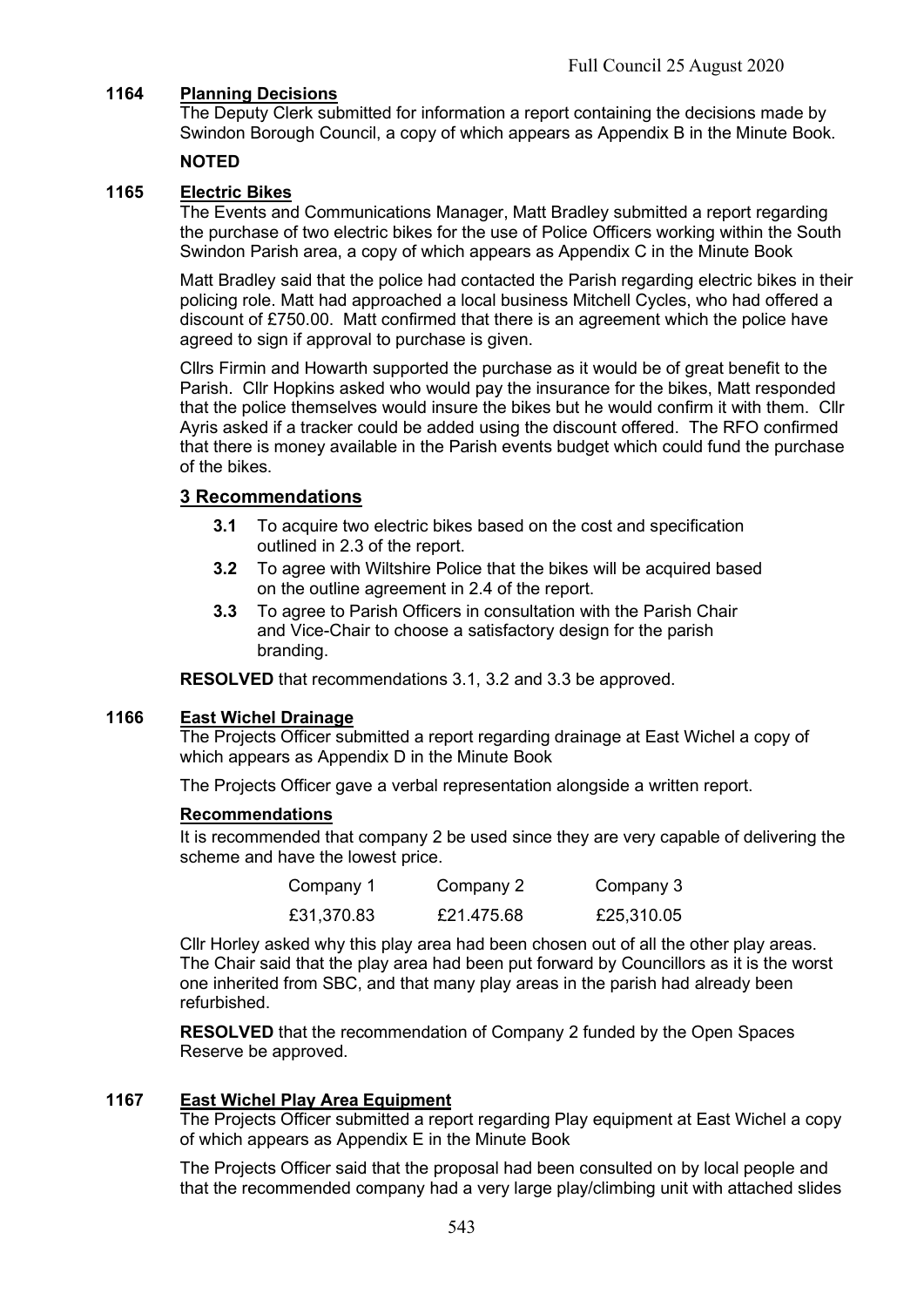also consideration had been given to those with disabilities and the ground will be gradient.

| Company 1  | Company 2  | Company 3  |
|------------|------------|------------|
| £61,937.00 | £68,000.00 | £60,649.00 |

### Recommendations

It is recommended that company 1 be used since they are very capable of delivering the scheme.

Councillors discussed the quotes and Cllr Horley asked which bid had a broader age range. The Project Officer said that that all the companies had been asked for an age range of 2yrs to 13-14 yrs.

RESOLVED that recommendation 1 funded by the Play Area Reserve be approved

### 1168 Allotments Track Renovation

The Projects Officer submitted a report regarding renovation of allotment track a copy of which appears as Appendix F in the Minute Book

The Projects Officer said that the access tracks to Westcott, Broome Manor, Shrivenham and Glenwood allotment sites needed extensive works carried out to improve access.

| Company | Site                | <b>Total Price</b> |
|---------|---------------------|--------------------|
| 1       | Westcott            | £22,595.00         |
|         | <b>Broome Manor</b> |                    |
|         | Shrivenham          | £4,286.00          |
|         | Glenwood            | £9,782.00          |
| 2       | Westcott            | £30,290.00         |
|         | <b>Broome Manor</b> | £4,377.00          |
|         | Shrivenham          | £4,479.30          |
|         | Glenwood            | £6,066.90          |
| 3       | Westcott            | £30,585.00         |
|         | <b>Broome Manor</b> | £5,200.00          |
|         | Shrivenham          | £7,980.00          |
|         | Glenwood            | £15,864.00         |

## Recommendations

It is recommended to split the works between contractors 1 and 2.

RESOLVED that the recommendation of work split between companies 1 and 2 and funded by CIL be approved.

#### 1169 Green Corridor Footpath and Interpretation/Waymarking

The Projects Officer submitted a report regarding groundworks to the green corridor footpath a copy of which appears as Appendix G in the Minute Book

The Projects Officer said that the Green Corridor footpath requires a great deal of surface improvements between the section at Nationwide head office and Broome Manor Lane including new open drainage ditches.

| Company 1 | Company 2  | Company 3  |
|-----------|------------|------------|
| £15,244.4 | £17,796.06 | £21,010.00 |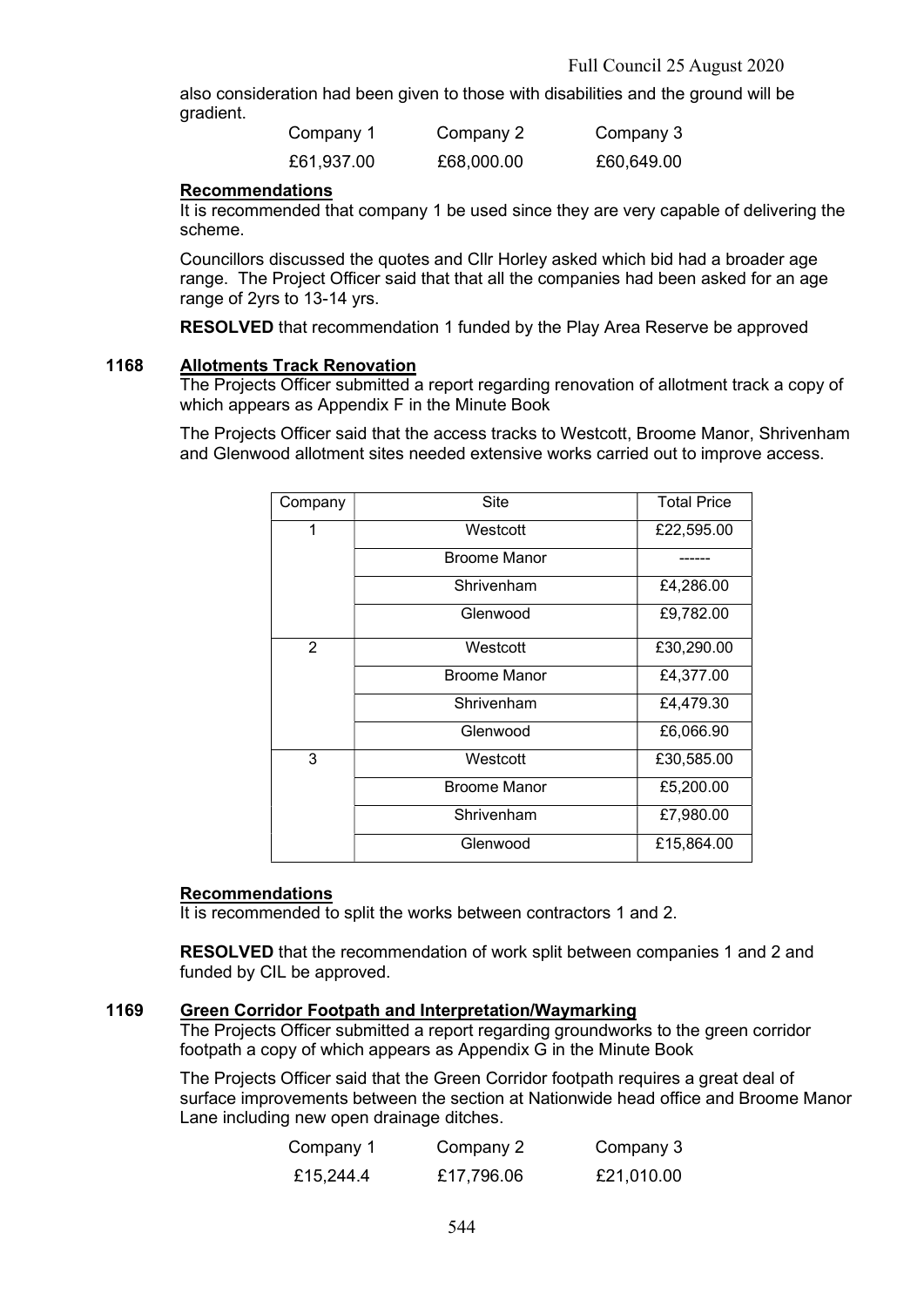## Recommendations

It is recommended that company 1 be approved.

RESOLVED that recommendation 1 funded by Open Spaces Reserve be approved.

## 1170 Swindon Area Committee

Councillor D Griffiths gave a verbal report following the June 2020 meeting of the Swindon Area Committee.

Councillor Griffiths reported that he had attended a SAC meeting and had circulated the minutes to Councillors, and that other Parishes had experienced the same problems with Swindon Borough Council as South Swindon Parish had and that SBC seem to ignore the parishes responses to planning applications. The next SAC meeting will be held on 17 September 2020.

### **NOTED**

1171 The Clerk submitted a report regarding future meetings a copy of which appears as Appendix H in the Minute Book.

> The Clerk reported that because of the Covid-19 pandemic the government introduced legislation which allows local councils to meet remotely. These regulations apply to parish meetings held before 7th May 2021. Meetings remain essential to the parish council and are a legal requirement. Essential changes to the legislation this year removed the need for an Annual Parish meeting along with the re-appointment of a Chairman of the Council and Committees throughout this period. This has provided stability in what is seen as a transitional year. The current format for the Planning and Environment Committee with delegated decisions being undertaken by the Chair and Vice Chair of the Planning Committee has also worked well. Allowing for a quick response that matches Swindon Brough Council Planning Teams requirements/deadlines. Previously parish planning meetings have been out of sync of the return guidelines for comment. If a major scheme or contentious application required further scrutiny, then this could be shared with the wider Planning Committee members for comment and further escalation could be achieved by convening an Extraordinary Meeting or presented to the next scheduled Full Council Meeting depending upon timing

## Recommendations

3.1 That the revised calendar of Parish Council Meetings be adopted

3.2 That the current process of responding to planning application as detailed in 2.4 of the report remains in place until May 2021, be reviewed at the Annual Parish Council Meeting

Councillor Herring requested that if cllrs have any comments regarding planning applications in their area or wards to advise/contact the chair and vice chair who can take it forward.

Cllr Firmin requested that his comments be recorded:

There are a few issues that I wish to be on the record over this issue it is around planning side of things. The planning committee because we have not had an AGM remains as it was pre Covid in terms of its composition and terms of reference we can revisit that if councillors wish to do so but at the moment that is one of the things that we aren't doing one of the things that the Government could have done when we went into lock down was to allow public bodies to move into dealing with issues via email but it deliberately didn't do so and actually insisted that meetings continued and therefore authorised the virtual meetings that we have been doing so from my point of view there are three things that we have to do when we set up a meeting schedule our processes have to be democratic, they have to be transparent which means that the public can see the information on which we are going to base our decisions which is the reports that we